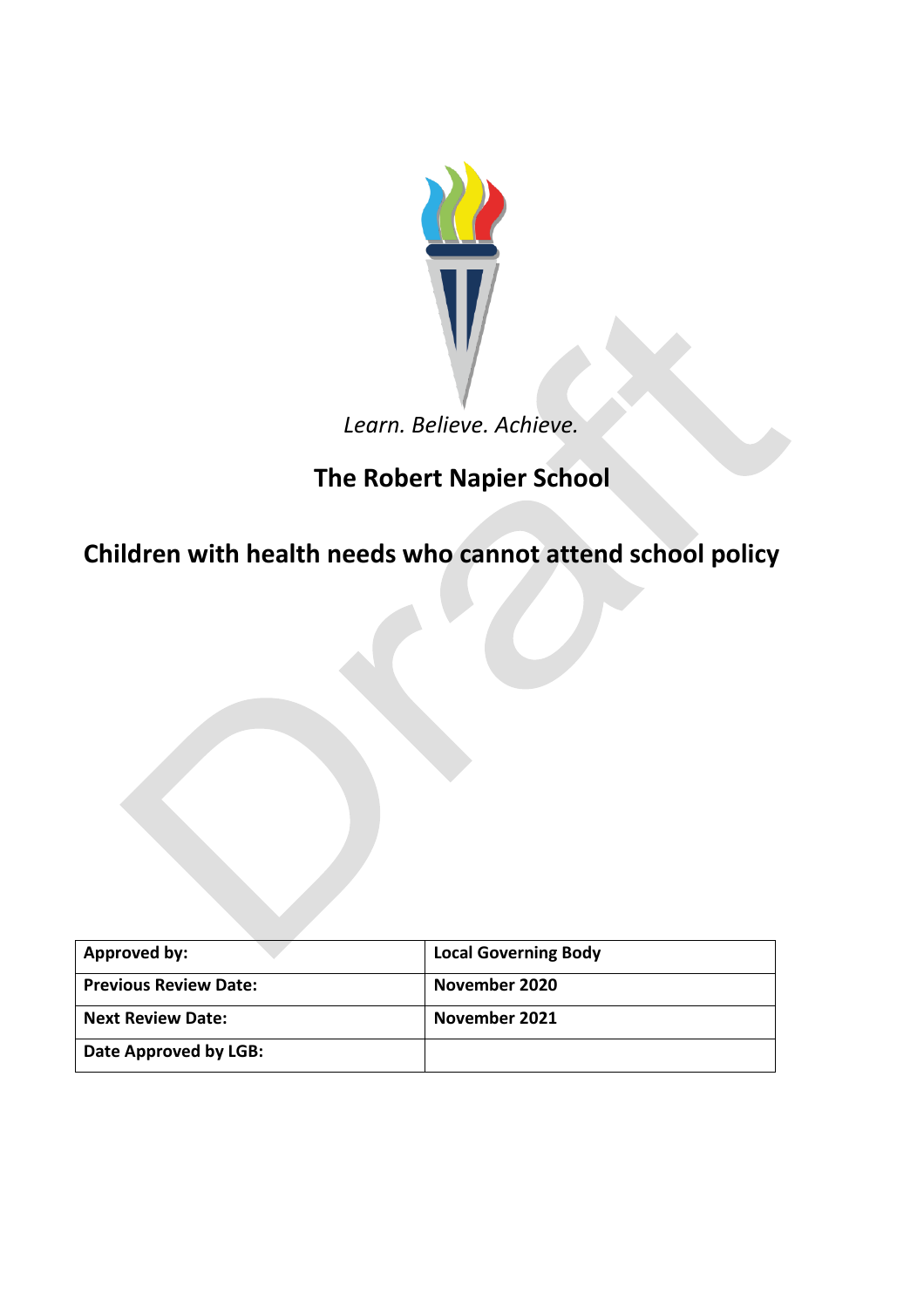## **Contents**

### <span id="page-1-0"></span>**1. Aims**

This policy aims to ensure that:

- Suitable education is arranged for pupils on roll who cannot attend school due to health needs
- Pupils, staff and parents understand what the school is responsible for when this education is being provided by the local authority

## <span id="page-1-1"></span>**2. Legislation and guidance**

This policy reflects the requirements of the [Education Act 1996.](http://www.legislation.gov.uk/ukpga/1996/56/section/19)

It also based on guidance provided by our local authority.

This policy complies with our funding agreement and articles of association.

### <span id="page-1-2"></span>**3. The responsibilities of the school**

#### **3.1 If the school makes arrangements**

Initially, the school will attempt to make arrangements to deliver suitable education for children with health needs who cannot attend school.

- The appropriate Director of Learning will be responsible for coordinating the provision of work for children with health needs who cannot attend school.
- Where possible, work will be provided electronically. If not possible, then paper copies of the work will be made available and sent home.
- Once a child is able to return to school, the child and their parent will meet with the appropriate Director of Learning, prior to their first day of return, to agree a personalised reintegration package.

#### **3.2 If the local authority makes arrangements**

If the school can't make suitable arrangements, Medway Council will become responsible for arranging suitable education for these children.

In cases where the local authority makes arrangements, the school will:

- Work constructively with the local authority, providers, relevant agencies and parents to ensure the best outcomes for the pupil
- Share information with the local authority and relevant health services as required
- Help make sure that the provision offered to the pupil is as effective as possible and that the child can be reintegrated back into school successfully
- When reintegration is anticipated, work with the local authority to: